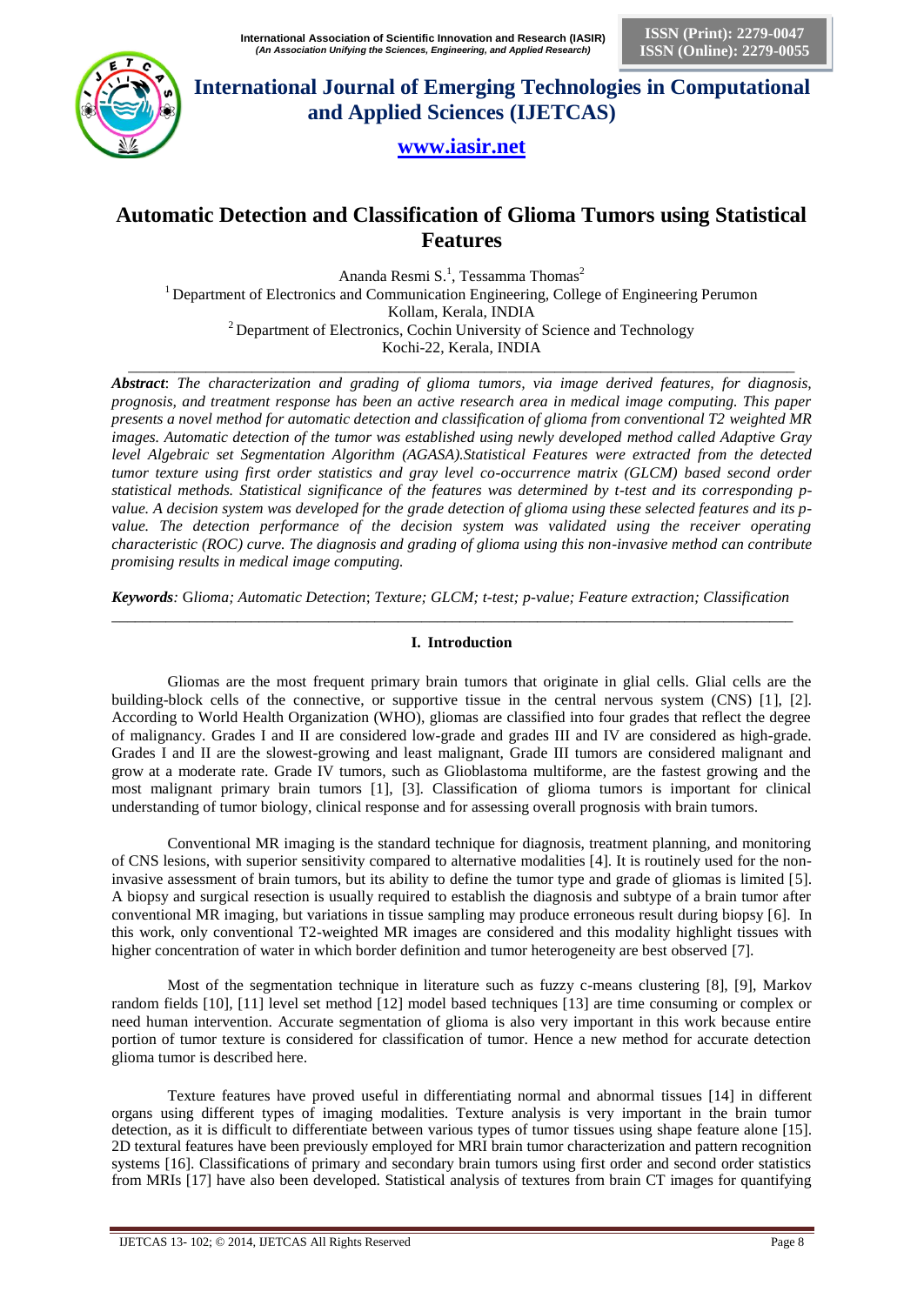tumor heterogeneity and thereby differentiate high and low grade glioma are there in literature [18]. Texture analysis using statistical quantification has proposed in literature for differentiating glioneuronal tumors as a subclass of grade III and IV malignant gliomas [19] Gray level co-occurrence (GLCM) based texture analysis is widely used in the detection of breast cancer in mammograms [20] detection of abnormal liver in CT images [21] and detection of primary and secondary tumors [17] in brain MRIs. Several approaches are developed in the literature for classification and grade detection of glioma tumors. Classification of glioma from metastatic and grading of glioma from conventional MRI and perfusion MRI, using support vector machines (SVM) [6], Artificial Neural Network (ANN) [22] and linear discriminant analysis (LDA) [23] is cited in literature. The features used for their study were tumor shape, intensity characteristics as well as rotation invariant Gabor texture features. Determination of degree of malignancy of glioma using SVM is [24], [25] also developed in the literature. The degree of malignancy was determined in their work using the features from clinical data before operation and findings from conventional T1 and T2 weighted MRI such as age, shape, gender etc.

The objective of this work is automatic detection and classification of low and high grade glioma from T2 weighted brain MRI. The framework of the method consists of detection of region of interest (ROI) using Adaptive Gray level Algebraic set Segmentation Algorithm (AGASA), feature extraction from detected tumor texture based on first order and GLCM based second order statistics, feature selection using t-test and its corresponding p-value, and classification of low and high grade glioma, based on p-values of selected features, training and performance evaluation of results using receiver operating characteristic curve (ROC).

## **II.Materials and Methods**

The block diagram for the entire procedure is shown in Fig.1. The steps involved were image preprocessing, detection of glioma, feature extraction process, feature selection and classification.



# **Fig.1 Block diagram of the method**

### *A. Image Database*

The study population comprised of T2 weighted axial MRI data sets (of 135 glioma patients (87 men, 48 women; Age 18-78 years) for detection and classification. Out of this, 75 were of high grade glioma and 60 sets were of low grade.



**e Fig.2 Shows T2 weighted images of low grade and high grade glioma tumors** 

All selected image dataset consisting of single glioma was considered for detection and classification. All patients underwent biopsy or surgical resection of the tumor with histopathological diagnosis. MR images were collected from the department of Radiology in the Sree Chitra Institute of Medical Sciences and Technology (SCIMST) and Regional Cancer Centre Trivandrum, India. The images were gray scale images and which were acquired before contrast enhancement. Fig.2 shows the examples for T2 weighted images of low and high grade tumors.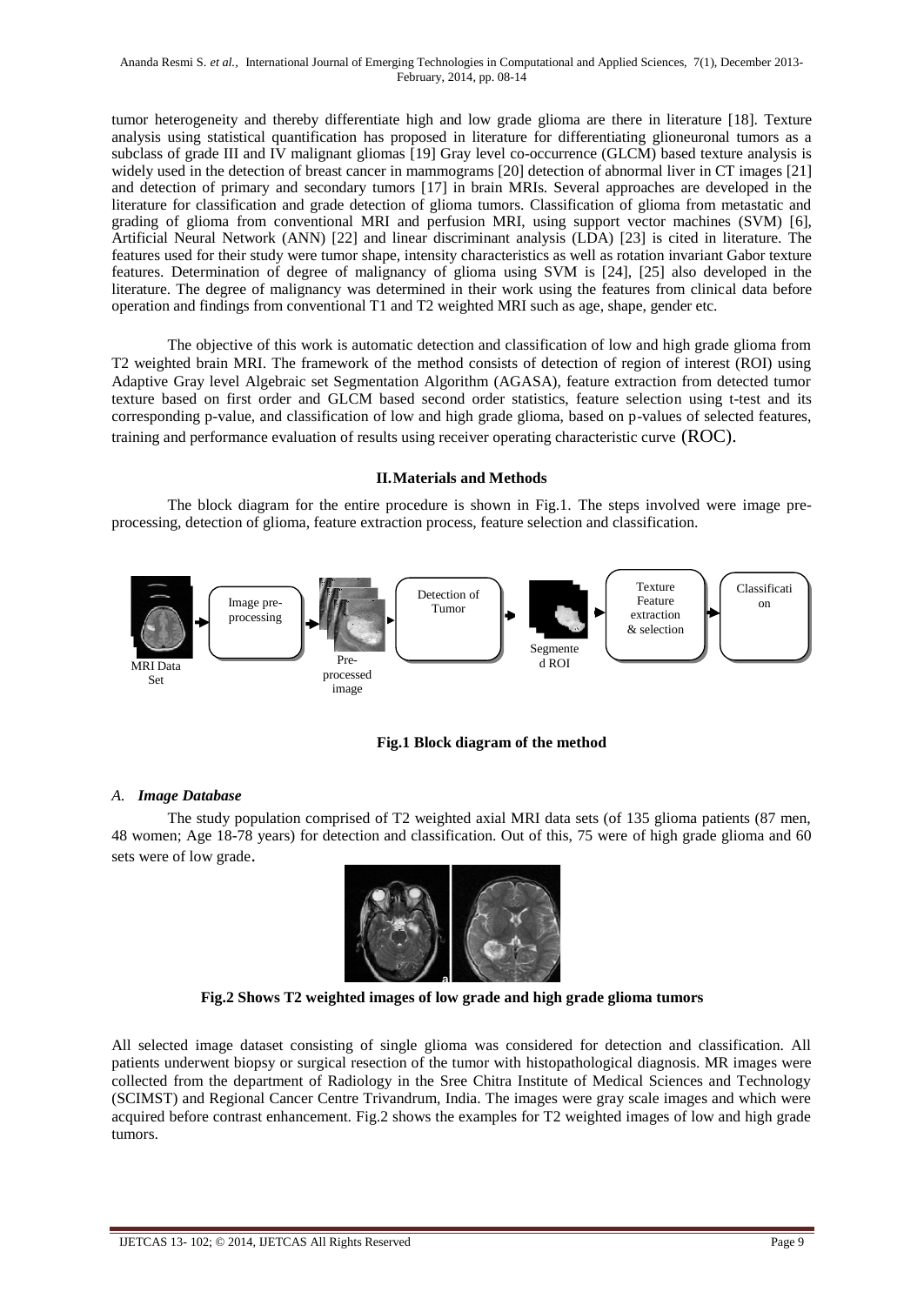### *B. Detection of Tumor*

A novel method is discussed here for accurate detection of tumor tissues using Adaptive Gray level Algebraic set filtering Algorithm (AGASA). Fig.3 shows the detection of glioma. The method mainly involves repeated mathematical morphology based operations using different structuring elements [26], thresholding and masking techniques. As the first part of segmentation procedure MR Image is complimented and dilated using square shaped SE. The complemented image is subtracted from the dilated image. The subtraction of dilated image from the complemented image is done for reducing noise artefacts and partial volume effect present in the image and enhancing tumor.



Detected ROI

**Fig.3 The flow chart for Detection of glioma**

The resulting image undergoes spatial domain filtering by correlation method for enhancing regions which are similar to the filter templates. The filtered output is again dilated with a square shaped SE. The main challenge in the tumor segmentation procedure is that usually tumor boundaries will not be clearly defined from the other regions and tumors may have heterogeneous borders and will have infiltrating nature. This boundary intrusions and protrusions are clearly visible after dilation. The main disadvantage of morphological dilation is over segmentation [27], this can be reduced to a greater extent using morphological opening operation with a disc shaped SE of suitable radius. After the opening operation, the output image undergoes closing operation. The combination of opening followed by closing or closing followed by opening can suppress noise sufficiently [27]. The tumor boundary and region of the resulting image is visually enhanced. The resultant image is thresholded by a specific threshold level to obtain the segmented ROI. The binary image thus obtained was masked with the original normalized image in order to obtain the original gray level image of the corresponding ROI. The detected tumor is validated with manual ground truth [26]

### *C. Feature description*

The detected tumor was considered for texture analysis. A set of textural descriptors was calculated for each ROI in the training set, using first order statistics and GLCM based second order statistics [].

### *1) First-order statistics*

For any region of interest (ROI), the mean (average Intensity) and the standard deviation (average contrast) of the gray level values in the region can be used to measure the spread of gray level values of the pixels within that region (Histogram). One class of such measures is based on statistical moments. Here statistical moments such as mean, standard deviation, entropy, kurtosis and skewness are calculated from the segmented ROI. Entropy indicates a measure of irregularity, kurtosis indicates a measure of peakedness and skewness indicates a measure of asymmetry [28]. Five descriptors were computed using first order statistics. Quantification using these first order statistical features, one can determine the given texture is coarse or fine.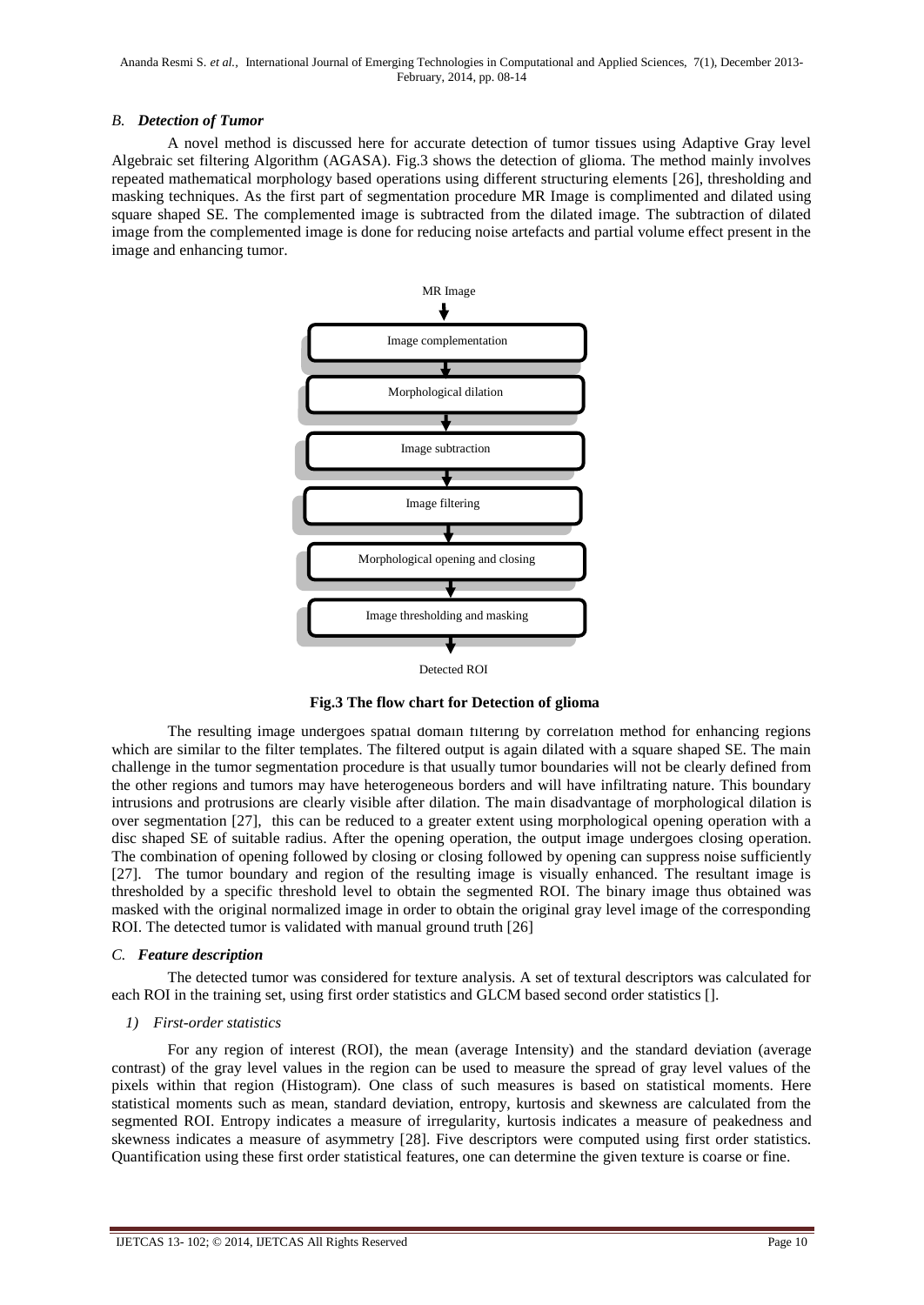### *2) Second order statistics*

GLCM is a widely used tool for analyzing statistical textural properties of different types of tissues in biomedical imaging. From the co-occurrence model, 10 Halarick descriptors are calculated in order to quantify the spatial dependence of gray level values. These descriptors are computed from the co-occurrence matrices of size [16x16], which is constructed at with an inter pixel distance of  $d = 1$  and for a pixel direction  $\theta = 0^{\circ}$  [28]. The main texture descriptors derived from GLCM are, Correlation, Contrast, Energy, Entropy, Cluster Prominence, and Cluster Shade of gray level values and the other descriptors are relative values of these features. Contrast evaluates the amount of local intensity variations present in an image, and energy is the sum of squared elements in GLCM. It is also a measure of uniformity and angular second moment. The Correlation of a texture depicts the linear dependency of gray levels on neighboring pixels [29].

### *D. Feature selection*

Feature selection and feature set formulation are very important, because selected features must be sufficiently discriminating and suitably adapted for the application, since they fundamentally impact the resulting quality of the detection system. Fifteen feature descriptors were extracted from the first order statistics and GLCM methods.

The t-test (test statistic) checks whether the means of two groups are statistically different or in other words it determines, the two dataset come from the same population or different population [29]. The p-value is associated with a t-test. It is the level of marginal significance within a statistical hypothesis test, representing the probability of the occurrence of a given event. The smaller the p-value, the more strongly the test rejects the null hypothesis, that is, the hypothesis being tested. The t- test for extracted 5 first order statistical features and 7 GLCM features of low and high grade glioma are performed. The statistical significance of each feature for the two datasets is estimated using its p-value. Using the statistically significant features a decision system is developed for classification of low and high grade glioma. This decision system does not make any assumptions about the distribution of data. The training set was used to build the decision system, while test set was used to estimate the accuracy of the system. The training and testing are based on the p-value of each feature in the feature set.

### *E. Performance evaluation*

The accuracy and performance of detection system can be analyzed using four parameters [30], which are false positive (FP), false negative (FN), true positive (TP), and true negative (TN). For evaluating the accuracy of detection, specificity and sensitivity of detection have to be considered. Sensitivity (eqn.(1)) and specificity (eqn. (2)) are two important parameters which indicate the presence or absence of the disease. Sensitivity  $=\frac{T}{T}$  $\frac{1}{TP+FN} =$ 

#### Specificity  $=\frac{T}{T}$  $(2)$  $\frac{1N}{TN+FP} =$

In particular, Sensitivity is the percentage of correctly diagnosing high grade glioma and the result is also positive. Specificity indicates false positive rate (FPR). Thus, it is a measure of the probability of correctly distinguishing the absence of high grade glioma and the result is negative. The ROC analysis is done for assessing the performance. It is a graphical plot of the sensitivity against specificity for a binary classifier system at different operating points. For a perfect classifier, ROC curve will pass through upper left corner  $(0, 1)$ of the ROC space..

### **III. Results and Discussion**

# *A. Detection of Tumor*

This section presents the results obtained from the automatic segmentation using spatial domain filtering techniques on T2 weighted axial MR images of 135 MR image datasets. Usually there are only four to eight slices which contain maximum gray level tumor information in a data set.



**Figure 4** Segmentation procedures from low grade glioma tumor from a T2 weighted MR **image (a) original image (b) Image after thresholding (c) Segmented gray level tumor**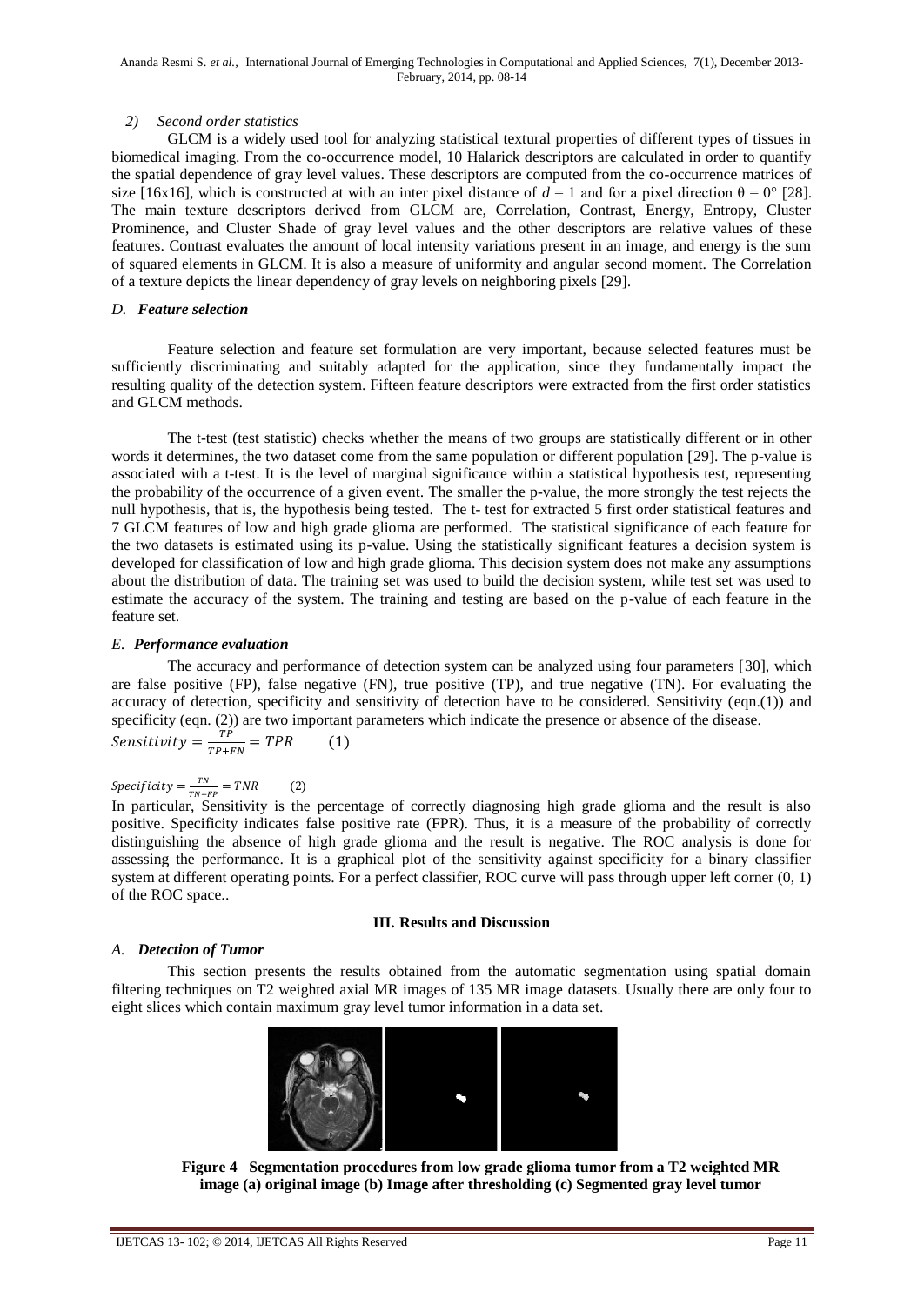Fig. 4a to Fig. 4c shows the detection of images. The final output of a segmentation process is a binary image as shown in Fig. 4b. In order to retrieve the texture information, the segmented image is masked with the original image. Finally, a binary tumor mask was obtained after removing all background details using detection algorithm. This tumor mask is multiplied with the gray level image for obtaining gray level tumor. The extracted gray level tumor will be used for texture analysis.

### *B. Feature extraction and feature selection*

Table.1 portrays the ranges of values for first order statistical descriptors, such as intensity, standard deviation, entropy, kurtosis, and skewness for the two grades of glioma tumors and its respective p-values. These ranges of values determined from the statistical quantification of 135 MRI datasets of segmented ROIs (75-low grade, 60- low grade).

The t-test was performed for the first order statistical features and its statistical significance was tested for a confidence interval of 0.05 and the corresponding p-value was observed. From the Table 1, it can be observed that p-value for all the five features were  $\langle \langle 0.001 \rangle$ . If the p-value of two data sets are  $\langle \langle 0.001 \rangle$  indicates that mean of two data sets are different or these datasets are statistically different and it is very much less than the confidence interval and the test strongly rejects the null hypothesis. This proved the effectiveness selecting these features for detection of low and high grade glioma.

### **Table1. The ranges of values for first order statistical features for low and high grade glioma (training set) and its p-value**

| First order statistical features | High Grade | Low grade   | P-value:  |
|----------------------------------|------------|-------------|-----------|
| Intensity                        | 190-240    | 70-160      | p < 0.001 |
| Std.dev.                         | 90-150     | $10-60$     | p < 0.001 |
| <b>Kurtosis</b>                  | 115-152    | $1.5 - 12$  | p < 0.001 |
| Entropy                          | $6.5 - 15$ | $0.5 - 5.2$ | p < 0.001 |
| <b>Skewness</b>                  | $8-25$     | $0.2 - 3.0$ | p < 0.001 |

These statistical descriptors yield characterization of high grade glioma texture as coarse texture. Usually coarse textures show heterogeneous behaviour. Entropy is a measure of randomness. Highly malignant glioma (grade IV) tumors contain heterogeneous tumors [31]. As malignancy increases heterogeneity is also increasing. Intensity, Standard Deviation, Third Moment (Skewness), Kurtosis, and Entropy are low for low grade glioma. Low grade gliomas have smooth textures when compared with high grade. This proved the effectiveness of first order statistical descriptors theoretically and these well differentiated features were selected for decision system for detection.

## **Table 2. The ranges of values for second order (GLCM) statistical features for low and high grade glioma (135 patients) and its p-value**

| <b>GLCM</b> features | High Grade  | Low grade   | P-value   |
|----------------------|-------------|-------------|-----------|
| Auto Correlation     | $40 - 75$   | $10-30$     | p < 0.001 |
| Contrast             | 25-55       | $5.0 - 16$  | p < 0.001 |
| Cluster prominence   | 1300-1700   | $425 - 650$ | p < 0.001 |
| Cluster Shade        | 100-200     | 20-80       | p < 0.001 |
| Entropy              | $6 - 15$    | $0.2 - 1.5$ | p < 0.001 |
| Dissimilarity        | $50 - 250$  | $0.5 - 10$  | p < 0.001 |
| Energy               | $0.2 - 1.5$ | $3 - 15$    | p < 0.001 |

Table 2 illustrates the ranges of values for GLCM based second order statistical features and its corresponding p-values. From the Table 2, it can be noticed that, GLCM based texture descriptors for high grade glioma: dissimilarity, entropy, contrast, cluster shade, cluster prominence and auto correlation are high whereas energy is low for high grade glioma texture. These features are well enough for characterizing textural properties of a subject. Contrast, Dissimilarity, Entropy and energy are measures of non-uniformity or randomness of a texture and it is strongly correlated with texture heterogeneity [25]. From the p- values it was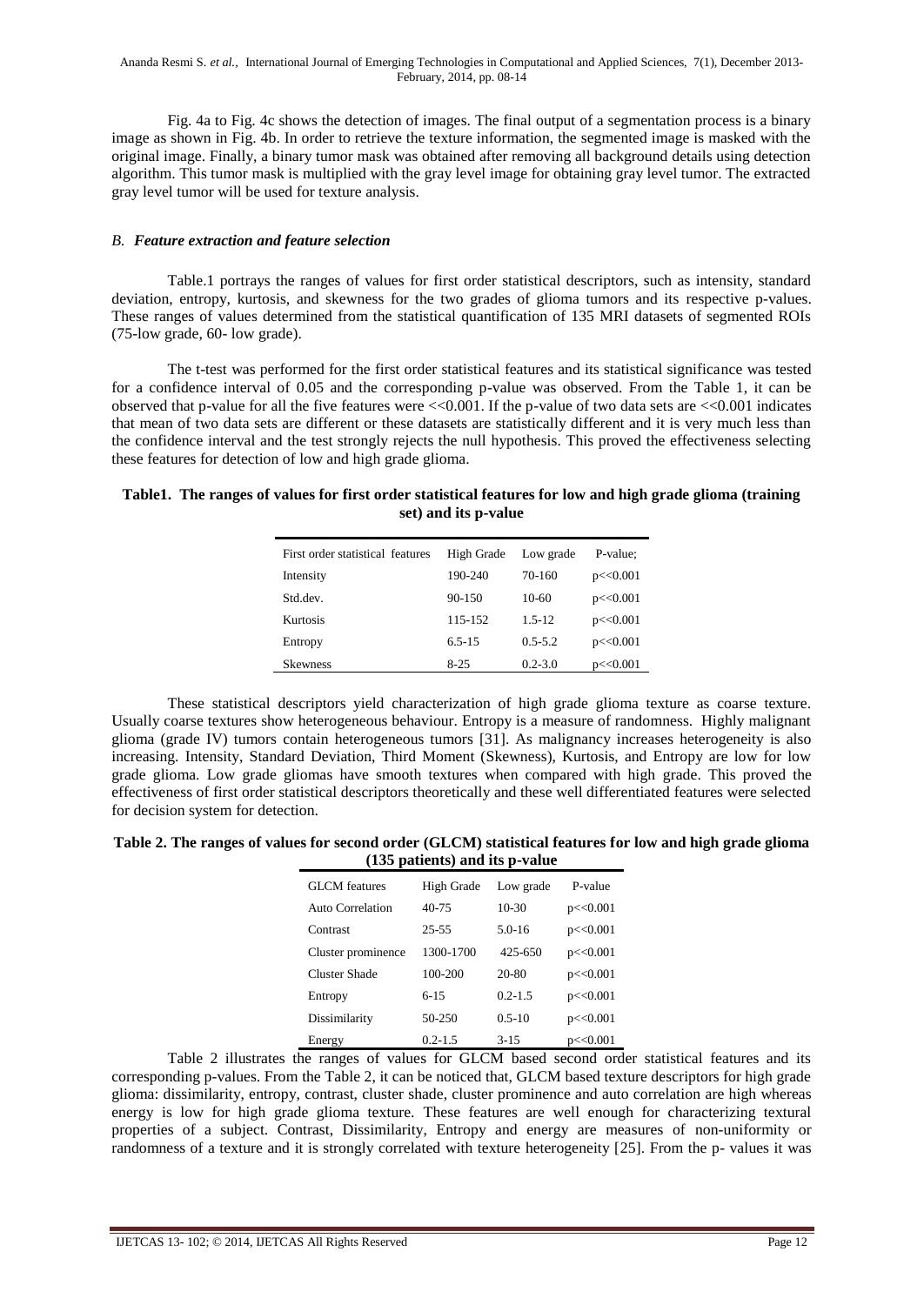observed that mean of data sets are well differentiated and the two data sets are statistically different. Hence these features were selected for classification of low and high grade glioma.

### *C. Classification of low grade and high Glioma tumors and evaluation of results*

Detection was done using on twelve features using selected textural descriptors. Based on p-values of the features, a decision system was developed. Statistical significance of each feature was tested according to the test rejects or accepts the null hypothesis and grade of glioma is determined. If the test is rejected decision system will detect the ROI for the decision level is true are considered as high grade or otherwise it is a low grade tumor. Out of the 135 patient image dataset, 85 data sets were used for training purposes and 50 data sets (30-high grade glioma, 20-low grade glioma) were used for test purposes. The performance of detection system was evaluated using ROC curve (Fig.5). The graph depicts the trade-off between the true-positive and falsepositive rates. The sensitivity and specificity of the detection system is 99.03% and 99.53% respectively.



**Fig.5 shows the ROC curve for detection system Sensitivity -99.03%, specificity-99.53%, Performance of detection-Excellent test**

The method in this work showed better performance than the other existing methods [6], [18], [35]. In this work, the features selected are well discriminated between two grades and hence a decision system is sufficient for detection process. As per citations [31] tumor heterogeneity and degree of malignancy is directly related and well established using texture analysis.

### **IV. Conclusion**

A novel method for automatic detection and classification of low and high grade glioma from conventional MR images were presented in this paper. The axial slices of T2 weighted MRI were considered for the method. Adaptive Gray level Algebraic set Algorithm was developed for accurate detection of glioma. It is important to detect of tumor texture accurately, because entire portion is considered for further analysis and classification. Statistical texture analysis of tumor texture was done using first order and GLCM based second order statistics. Statistical significance of these features for low and high grade glioma was determined using ttest and its corresponding p-value was computed. Based on these p-values of selected features a decision system was developed for grade detection. The performance of the decision system was evaluated. The sensitivity and specificity of the detection system are 99.03% and 99.53% respectively. This method is very simple and accurate than the other existing methods. Along with the statistical features by incorporating histopathological properties, edema properties, tumor shape etc., more sophisticated and robust system could be developed for detecting all grades and sub types of glioma.

### **References**

- [1] E.Mandonnet, Capelle, L. and U.Duffau, 'Extension of paralimbic low grade gliomas: toward an anatomical detection based on white matter invasion patterns', *Journal of Nuero-Oncology*, Vol.78 No.2 , 2006, pp.179-185.
- [2] D.Schiff, 'Low grade Astrocytomas' 2007, An *article in American Brain Tumor Association*
- [3] A. Michotte, B. Neyns, C.Chaskis, et.al , 'Neuropathological and molecular aspects of low-grade and high grade gliomas'*, Acta nuerol. beig*.,Vol. 104 , 2004, pp.148-153.
- [4] M. Essig,. N.Anzalone, S. E. Combs, et.al (2012) 'Imaging of Neoplastic Central Nervous System Lesions: Review and Recommendations for Current Practice', *American Journal of Neuroradiology* Vol.33, pp.803-17.
- [5] W. Bian, S. K Inas , M. L.Janine et.al 'Multiparametric Characterization of Grade 2 Glioma using magnetic Resonance Spectroscopic, perfusion, and Diffusion Imaging', *Translational Oncology*, Vol. 2 No.4. 2009 , pp.271-280